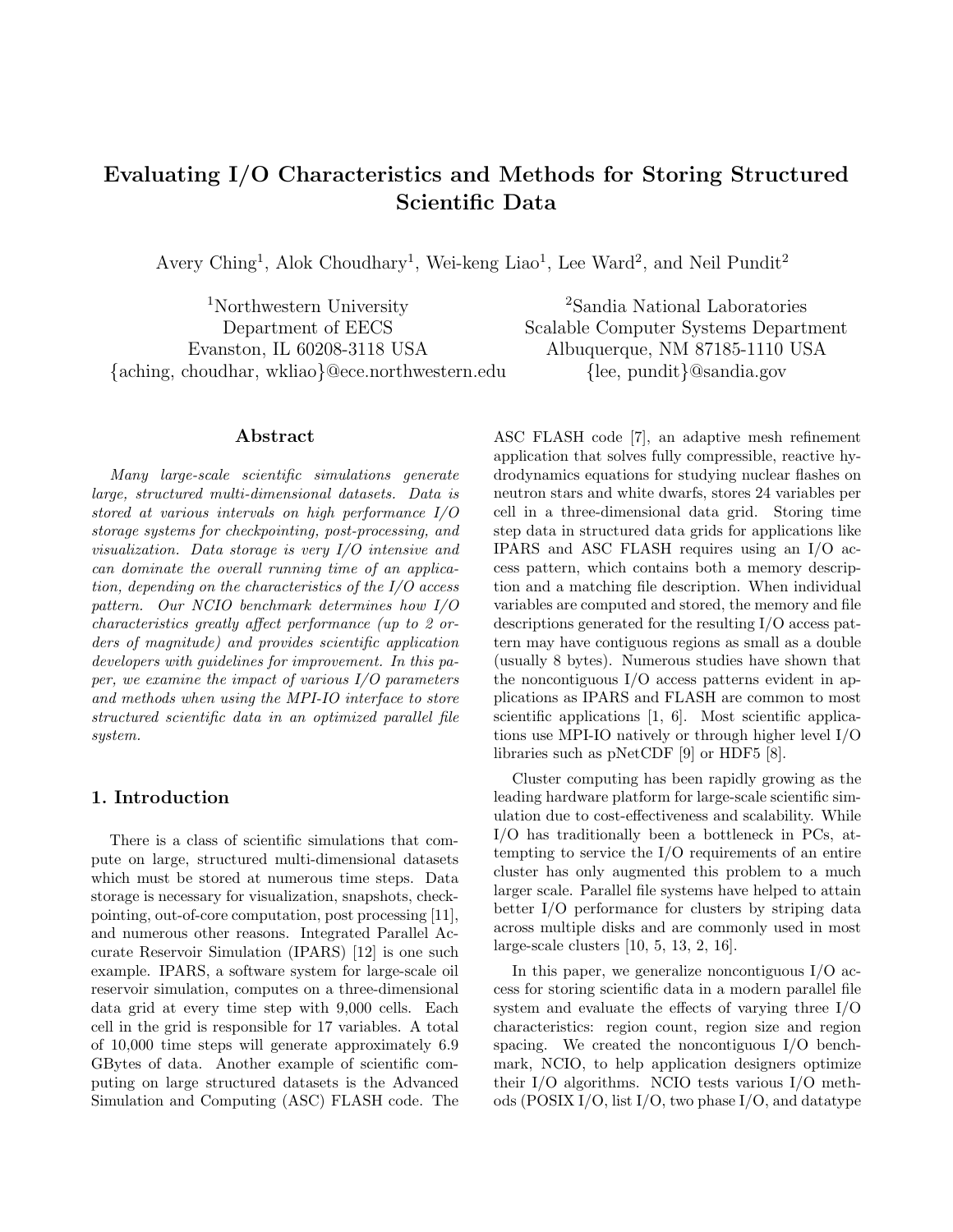

**Figure 1. Various I/O access cases. (a) refers to contiguous in memory and file (c-c). (b) refers to noncontiguous in memory and contiguous in file (nc-c). (c) refers to contiguous in memory and noncontiguous in file. (d) refers to noncontiguous in memory and file (nc-nc).**

 $I/O$  methods) in all  $I/O$  cases (c-c, nc-c, c-nc, nc-nc) with the important I/O characteristics of region count, region size, and region spacing. The results of our testing provides guidelines that can help scientific application developers understand how their I/O algorithms can significantly affect I/O performance between 1 to 3 orders of magnitude. We offer a set of guidelines for improving I/O performance based on our results.

Our paper is organized as follows. In Section 2, we define the various cases of noncontiguous I/O and briefly discuss the current noncontiguous I/O methods we will test. In Section 3, we explain the three major I/O characteristics which affect overall I/O performance. In Section 4, we describe the NCIO benchmark, discuss our software stack and present a brief look at our implementation and optimizations. In Section 5, we present the results of the NCIO benchmark and detailed performance analysis. In Section 6, we describe our guidelines for improving I/O performance for scientific application developers. In Section 7, we summarize the work of this paper and discuss possibilities for future work.

# **2. Noncontiguous I/O: Definition and Methods**

All types of I/O access patterns, including both contiguous and noncontiguous cases, are shown in Figure 1. For the contiguous in memory and contiguous in file case, we use the notation c-c. We refer to the noncontiguous cases as nc-c for noncontiguous in memory and contiguous in file, c-nc for contiguous in memory and noncontiguous in file, and nc-nc for noncontiguous in memory and noncontiguous in file.

MPI-IO provides a very rich interface for describing structured noncontiguous data access. In order to efficiently service noncontiguous data access, a variety of I/O methods have been proposed and implemented in MPI-IO. We present a short overview of these methods in the following subsections. A more detailed analysis of each I/O method can be found in [4].

# **2.1. POSIX I/O**

Generally, all parallel file systems support what is called POSIX I/O, which relies on an offset and a length in both memory and file to service an I/O request. This method can service noncontiguous I/O access patterns by dividing up a noncontiguous I/O access pattern into contiguous regions and then individually servicing these contiguous regions with corresponding POSIX I/O operations. The division of the I/O access pattern into smaller contiguous regions significantly increases the amount of I/O requests processed by the underlying file system. Also, the division often forces more I/O requests than actual number of noncontiguous regions in the access pattern as shown in Figure 2a. Serious overhead incurred by servicing so many individual I/O requests limits performance for noncontiguous I/O when using the POSIX interface. Fortunately, for users which have access to file systems supporting only the POSIX interface, two important optimizations were developed for more efficiently performing noncontiguous I/O while using only the POSIX I/O interface: data sieving I/O and two phase I/O. Since our test platform (PVFS2) has no I/O concurrency control we cannot test and do not discuss data sieving I/O (which is described in full in [14]). Even if it was supported, data sieving I/O most likely would provide poor performance since all I/O requests are serialized in aggregate overlapping I/O access patterns (as used in our tests).

# **2.2. Two Phase I/O**

Figure 2c illustrates the two phase method [15], which uses both POSIX I/O and data sieving. The two phase method identifies a subset of the application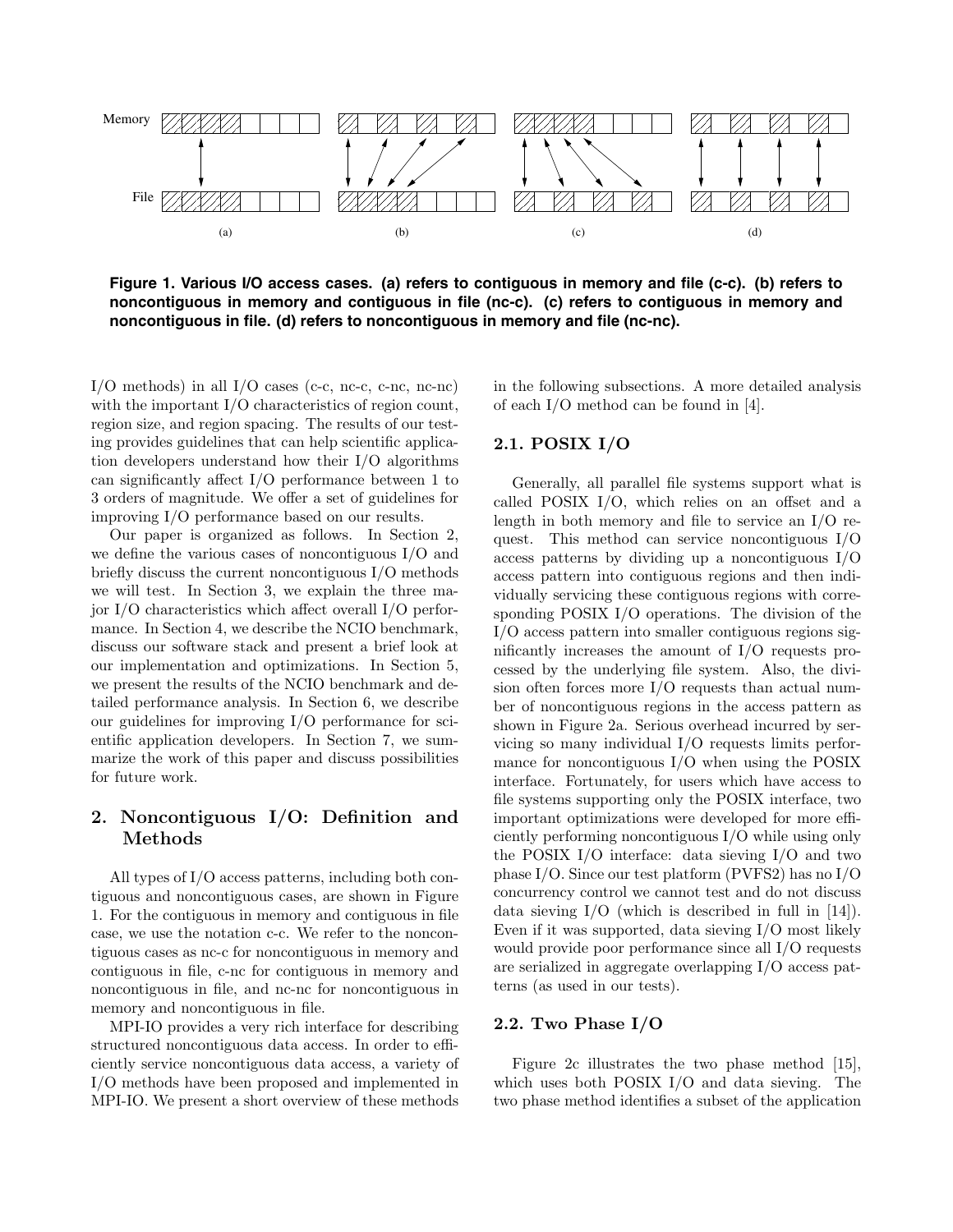

**Figure 2. (a) Example POSIX I/O request. Using traditional POSIX interfaces for this access pattern cost five I/O requests, one per contiguous region. (b) Example list I/O or datatype I/O request. Only a single I/O request is necessary to handle this noncontiguous access due to more descriptive I/O requests. (c) Example two phase I/O request. Interleaved file access patterns can be effectively accessed in larger file I/O operations with the two phase method.**

processes that will actually do I/O; these processes are called aggregators. Each aggregator is responsible for I/O to a specific and disjoint portion of the file. When performing a read operation, aggregators first read a contiguous region containing desired data from storage and put this data in a local temporary buffer. Next, data is redistributed from these temporary buffers to the final destination processes. Write operations are performed in a similar manner. First, data is gathered from all processes into temporary buffers on aggregators. Next, this data is written back to storage using POSIX I/O operations. An approach similar to data sieving is used to optimize this write back to storage when there are still gaps in the data. As mentioned earlier, data sieving is also used in the read case.

A big advantage of two phase I/O is its ability for I/O aggregators to combine the noncontiguous file descriptions from all processes and perform only a few large I/O operations. One significant disadvantage of two phase I/O is that all processes must synchronize on the open, set view, read, and write calls. Synchronizing across large numbers of processes with different sized workloads can be a large overhead. Two phase I/O performance relies heavily on the MPI implementation's high performance data movement. If the MPI implementation is not significantly faster than the aggregate I/O bandwidth in the system, the overhead of the additional data movement in two phase I/O is likely to prevent two phase I/O from outperforming the direct access optimizations (list I/O and datatype I/O).

# **2.3. List I/O**

The list I/O interface is an enhanced parallel file system interface designed to support noncontiguous accesses shown in Figure 2b. List I/O is an interface for describing accesses that are both noncontiguous in memory and file in a single I/O request by using offsetlength pairs. With this interface an MPI-IO implementation can flatten the memory and file datatypes (convert them into lists of contiguous regions) and then describe an MPI-IO operation with a single list I/O request. In previous work [3] we discussed the implementation of list I/O in PVFS and support for list I/O under the ROMIO MPI-IO implementation. The major drawbacks of list I/O are the creation and processing of these large lists and the transmission of the file offset-length pairs from client to server in the parallel file system. Additionally, since we want to bound the size of the list I/O requests going over the network, only a fixed number of file regions can be described in one request. So while list I/O significantly reduces the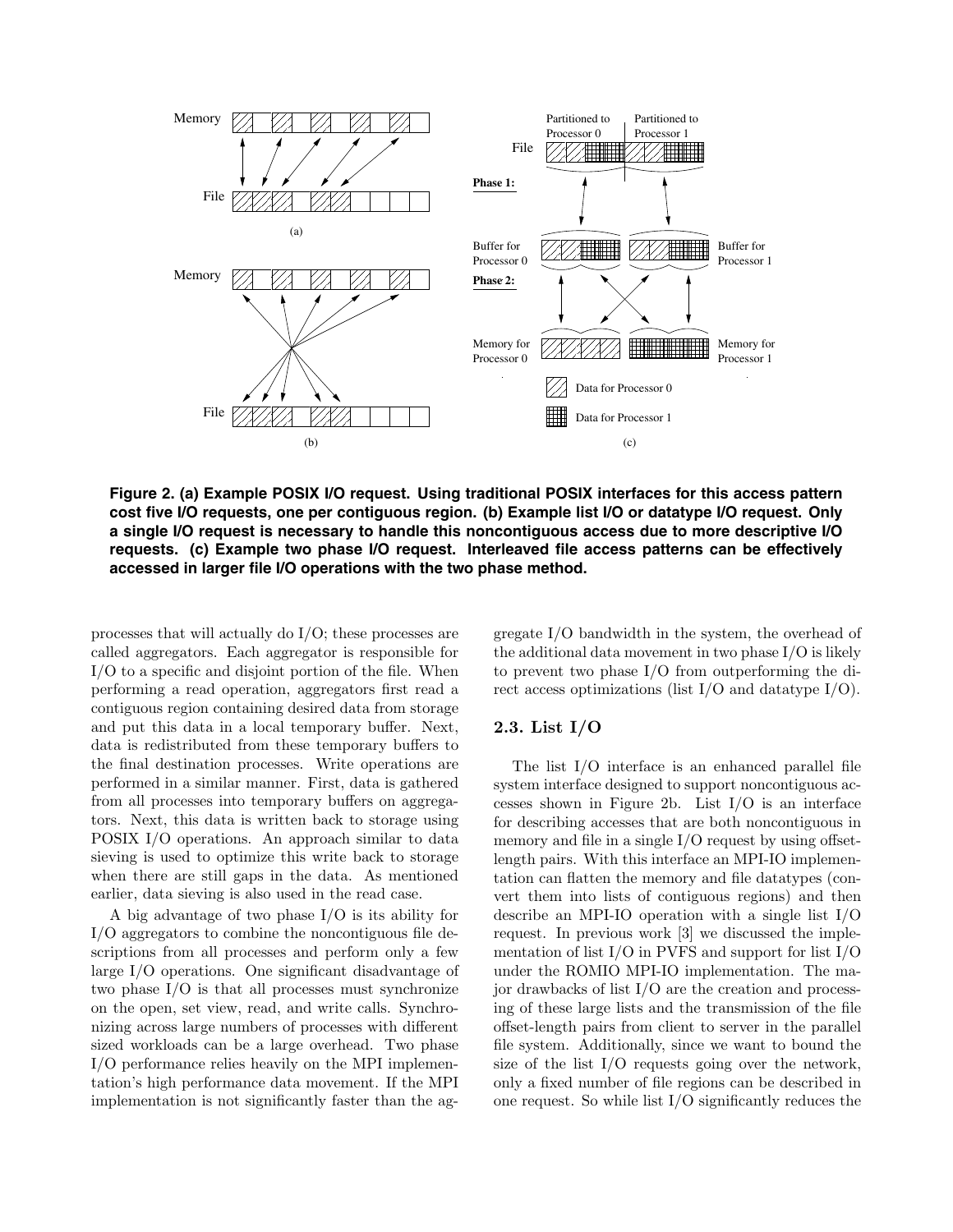number of I/O operations (in our implementation by a factor of 64), a linear relationship still exists between the number of noncontiguous regions and the number of actual list I/O requests (within the file system layer).

# **2.4. Datatype I/O**

Datatype I/O, also illustrated in Figure 2b, is an effort to address the deficiency seen in the list I/O interface when faced with an access that is made up of many small regions, particularly one that exhibits some degree of regularity. Datatype I/O borrows from the datatype concept used in both message passing and I/O for MPI applications. The constructors used in MPI types allow for concise descriptions of the regular, noncontiguous data patterns seen in many scientific applications (such as extracting a row from a two-dimensional dataset). The datatype I/O interface replaces the lists of I/O regions in the list I/O interface with an address, count, and datatype for memory, and a displacement, datatype, and offset into datatype for file. These parameters correspond directly to the address, count, datatype, and offset into the file view passed into an MPI-IO call and the displacement and file view datatype previously defined for the file. The datatype I/O interface is not meant to be used by application programmers; it is an interface specifically for use by I/O library developers. Helper routines are used to convert MPI types into the format used by the datatype I/O functions.

Since it can map directly from an MPI-IO I/O operation with a one-to-one correspondence, datatype I/O greatly reduces the amount of I/O requests necessary to service a structured noncontiguous request when compared to the other noncontiguous access methods. Datatype I/O is unique in comparison with the other methods in that increasing the number of noncontiguous regions that are regularly occurring does not incur any additional I/O access pattern description data passed over the network. When presented with an access pattern of no regularity, datatype I/O breaks down into list I/O.

# **3. I/O Characteristics Discussion**

There are three major I/O access pattern characteristics that seriously affect noncontiguous I/O performance:

*•* **Region Count** - For some methods, this can cause an increase in the amount of data sent from the clients to the  $I/O$  system over the network. When using POSIX I/O, for example, increasing the region count increases the number of I/O requests necessary to service a noncontiguous I/O call. However, some other methods such as datatype I/O are generally expected to be unaffected by this parameter since increasing the region count does not change the size of the access pattern representation for that method in structured data access.

- *•* **Region Size** Due to the mechanical nature of hard drives, a larger region size will achieve better bandwidth for methods that read/write only the necessary data. Two phase I/O is not likely to improve as much as the individual I/O methods when increasing region sizes since it uses the data sieving optimization. Since memory does not exhibit the same properties as disk, we do no expect any performance change due to larger region sizes in memory.
- *•* **Region Spacing** If the distance between file regions is small, two phase I/O will improve performance due to internal data sieving. If the distance is small enough, we expect file system block operations may help with caching. We note that spacing between regions is usually different in memory and in file due to the interleaved data operation that is commonly seen in scientific datasets that are accessed by multiple processes. For example, in the FLASH code, the memory structure of the block is different that the file structure, since the file structure takes into account multiple processes.

These characteristics, illustrated in Figure 3, have a different effect on performance when regarding memory access descriptions or file access descriptions.

# **4. NCIO Benchmark**

We have designed an I/O benchmark, *Noncontiguous I/O Test* (NCIO), for studying I/O performance using various I/O methods, I/O characteristics, and noncontiguous I/O cases. We test all three I/O characteristics (region size, region count, and region spacing) against four I/O methods (POSIX I/O, list I/O, two phase I/O, and data type I/O in all four of the I/O access cases (c-c, nc-c, c-nc, and nc-nc).

We chose to call MPI File sync() after every I/O operation. This enables us to include the time to move the data to the hard drive and not simply test network bandwidth. When using two phase I/O, an optimization in the PVFS2 driver of ROMIO forces only one of the processes to actually call MPI File  $\text{sync}()$ , instead of all 64 processes calling MPI File sync() when using individual I/O methods. Test runs that did not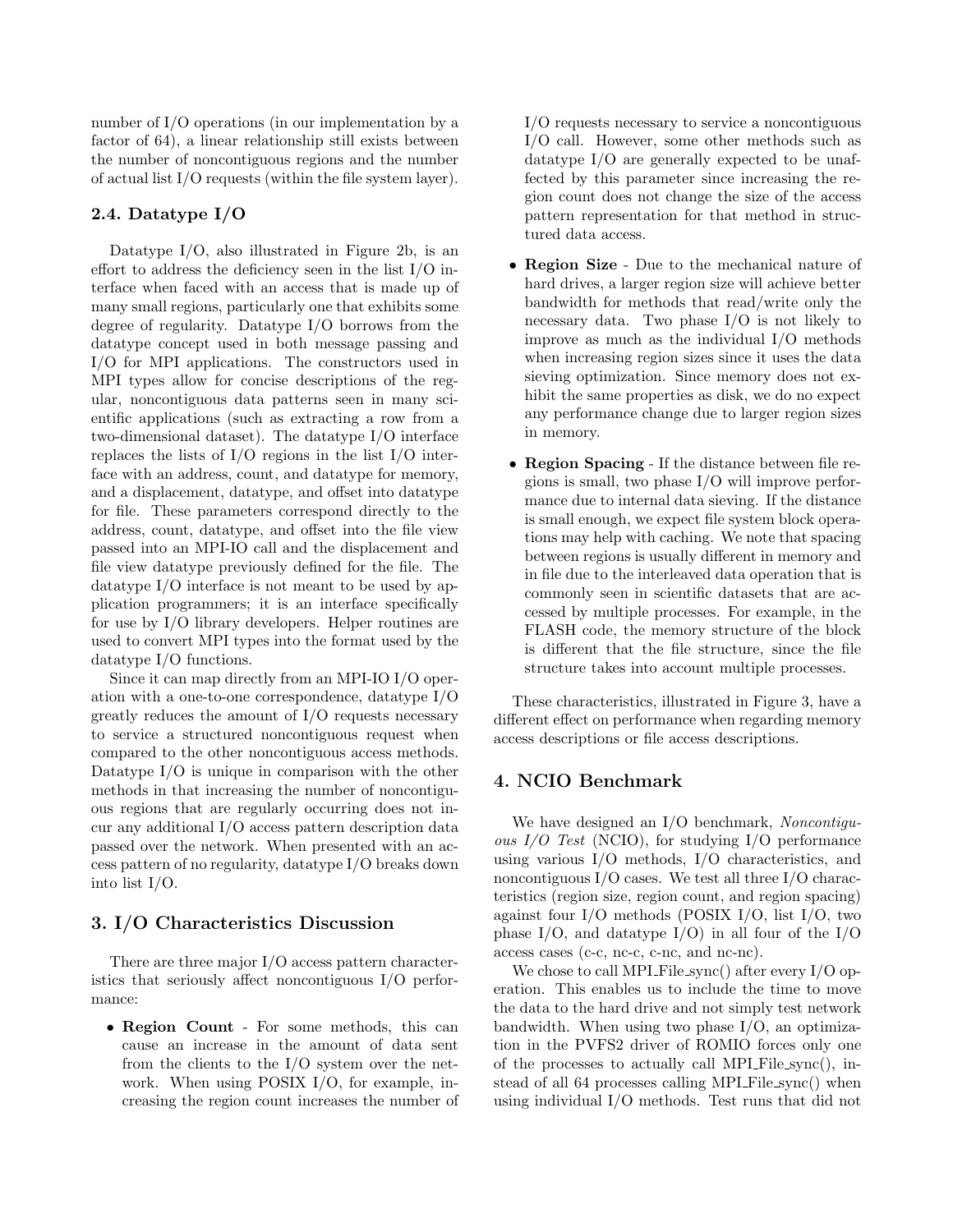

**Figure 3. An example of how an access pattern is created from the NCIO parameters.**

synchronize the data to disk showed I/O bandwidth as high as 1.59 GBytes / sec. Our best synchronized results will barely reach 24% of that (roughly 389 MBytes / sec). However, when checkpointing and doing other persistent data storage operations, file synchronization to hard disk is not just advised, it is essential to ensure that the data is available when the application is restarted or visualized. All tests used 64 compute processes on 32 dual CPU computers and 16 computers each running a single PVFS2 server process. I/O tests have a lot of variance, so for each data point for we averaged 6 repetitions without the high and the low. We also inserted a one second delay between test runs to try to minimize effects from previous runs.

In order to observe the individual effect of varying each of the I/O characteristics, we hold all other characteristics constant during our experiments. We chose a default region size of 8 bytes to match the size of a double on most computing platforms. This makes the test as I/O intensive as possible and provides a worst case scenario for scientific computing. We used a default spacing of 128 bytes since this maps well to applications that use 16 variables per cell (similar to 17 in IPARS and 24 in the ASC FLASH code). We chose a default region count of 4096 to represent 4096 cells, a mid-size grid. We note that whenever memory and/or file descriptions are contiguous, we used a contiguous MPI datatype for data representation. We used a vector MPI datatype for noncontiguous data representation. While many scientific applications store data in multi-dimensional datasets, which can be represented by vector of vector MPI datatype, we chose to use a single MPI vector datatype to keep consistent region spacing. Our results can be extrapolated to approximately determine multi-dimensional region spacing performance.

### **4.1. PVFS2 and ROMIO MPI-IO**

The Parallel Virtual File System 2 (PVFS2) [16] is a parallel file system for commodity Linux clusters that is a complete redesign of PVFS1 [2]. It provides both a cluster-wide consistent name space and user-defined file striping found in PVFS1, but also adds functionality to provide better scalability and performance.

ROMIO is the MPI-IO implementation developed at Argonne National Laboratory [14]. It builds upon the MPI-1 message passing operations and supports many underlying file systems through the use of an abstract device interface for I/O (ADIO). ADIO allows the use of file-system specific optimizations such as the list I/O and datatype I/O interfaces described here. Additionally, ROMIO implements the data sieving and two phase optimizations as generic functions that can be used for all file systems supported by ADIO.

#### **4.2. Implementation and Optimizations**

In order to test each noncontiguous I/O method in PVFS2, we had to implement them in the PVFS2 driver of ROMIO. We rewrote the list I/O implementation to simplify the code and fix bugs. We added support for datatype I/O by breaking down MPI datatypes into PVFS2 datatypes to produce native PVFS2 I/O datatype requests. We changes the ADIO PVFS2 hints to select different  $I/O$  methods with the MPI Info  $set()$ call. This work is quite substantial, however, due to a shortage of space, we cannot detail our implementation. Our modified PVFS2 driver has been sent to ROMIO developers.

We rewrote the I/O portion of the PVFS2 server trove component to use read(), write() and lseek() calls instead of lio listio(). We found this optimization improved performance over an order of magnitude in some noncontiguous I/O cases. We will send this patch to the PVFS2 developers when it stabilizes.

# **5. Performance Evaluation**

All tests were run on the Feynman cluster at Sandia National Laboratories. Feynman, composed of Europa nodes, Ganymede nodes, and I/O nodes, has a total of 371 computers. In order to keep our testing as homogeneous as possible, we only used the Europa nodes. The Europa nodes are dual 2.0 GHz Pentium-4 Xeon CPUs with 1 GB RDRAM. They are connected with a Myrinet-2000 network and use the Redhat Linux En-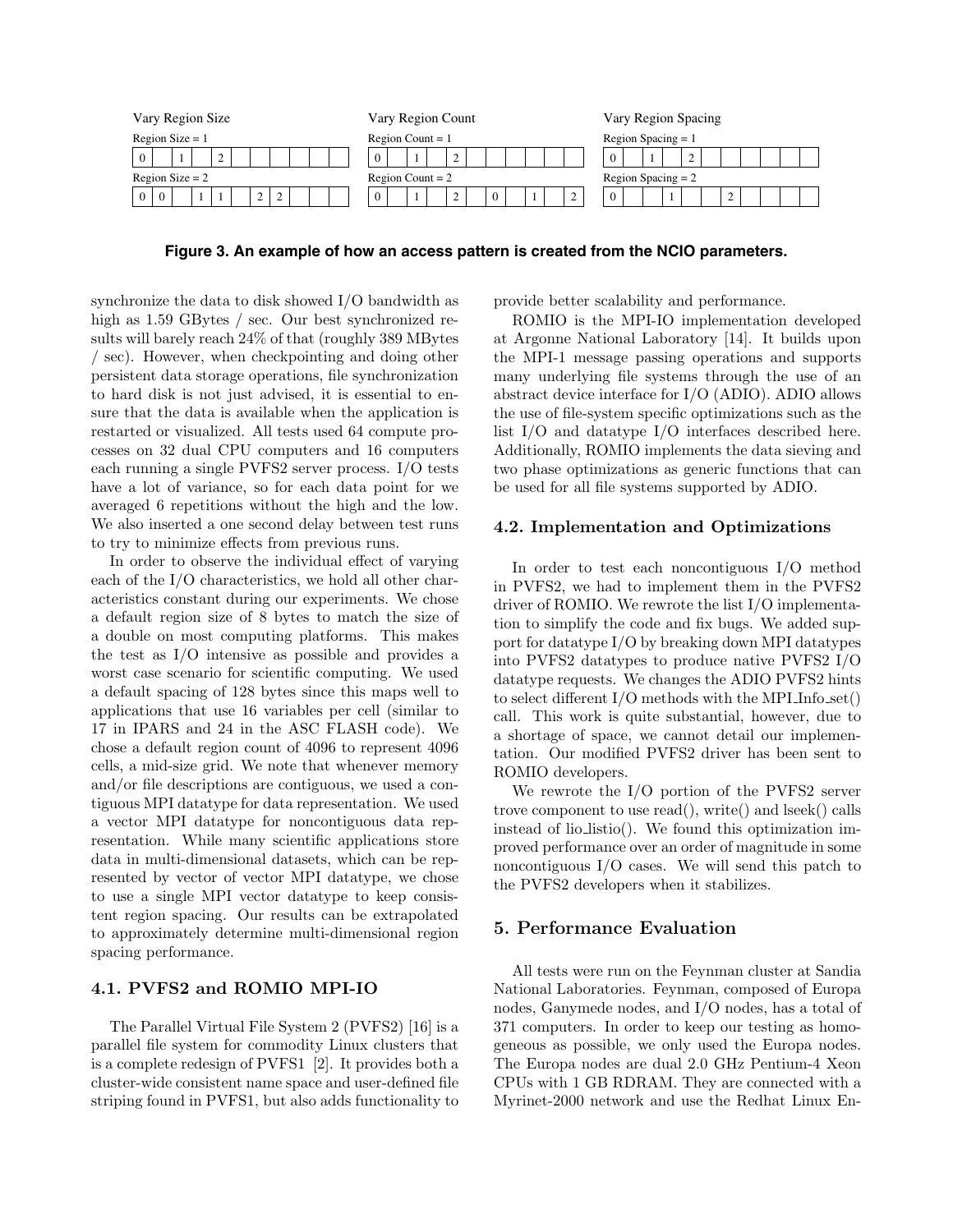

**Figure 4. NCIO results from testing various region counts.**

terprise operating system. Since each computer has dual CPUs, we used 2 compute processes per node.

We used 16 computers for our PVFS2 file system. All 16 computers ran the PVFS2 server with one computer additionally handling metadata server responsibilities. All PVFS2 files were created with the default 64 KByte strip size, totaling to a 1 MByte stripe across all I/O servers. Figure 4 shows our results when varying the region count. Figure 5 shows our results when varying the region size. Figure 6 shows our results when varying the region spacing.

# **5.1. NCIO - Vary Region Count Results**

In the c-c case, increasing the region count increases overall bandwidth. The data sizes per process range from 16 KBytes at the low end (region count  $= 2048$ ) to 8 MBytes at the high end (region count  $= 1048576$ ). The overhead of a double network transfer makes two phase I/O much less efficient than the other methods.

In the nc-c case, two phase I/O and datatype I/O perform fairly well as the impact of varying the region count with noncontiguous memory access isn't as good as c-c, but still scales up some. List I/O performance immediately drops since only 64 offset-length pairs are transferred per request. List I/O must process 1048576

 $/ 64 = 16384$  requests per process, where each request is only  $64 * 8 = 512$  bytes. Such a small size is not suited for a hard disk. Datatype I/O drops significantly as well due to the PVFS2 server side storage implementation. The PVFS2 flow component can only handle processing 1024 offset-length pairs at a time on the server side. Therefore, datatype I/O can only write 8 KByte regions at a time, which is better than the 512 byte regions in list I/O but still not large enough to achieve high disk bandwidth.

In the c-nc case, we note that I/O bandwidth is less than 5% of the maximum bandwidth we saw in c-c. Noncontiguous data access in file is really hard on the individual I/O methods (POSIX I/O, list I/O, and datatype I/O). Performance of datatype I/O drops off at about 16384 regions. This is mostly likely caused by the fact that datatype I/O requests block the PVFS2 server until they completely finish. Fsync() calls immediately come after the datatype I/O requests and block the PVFS2 server from doing other client I/O requests. Since the fsync() calls arrive at intervals after each datatype I/O request is completed the aggregate write I/O pattern will have 64 I/O requests interrupted with intermittent fsync() calls. List I/O performance isn't as affected by this fsync() problem because it breaks down into I/O requests of 64 file offset-length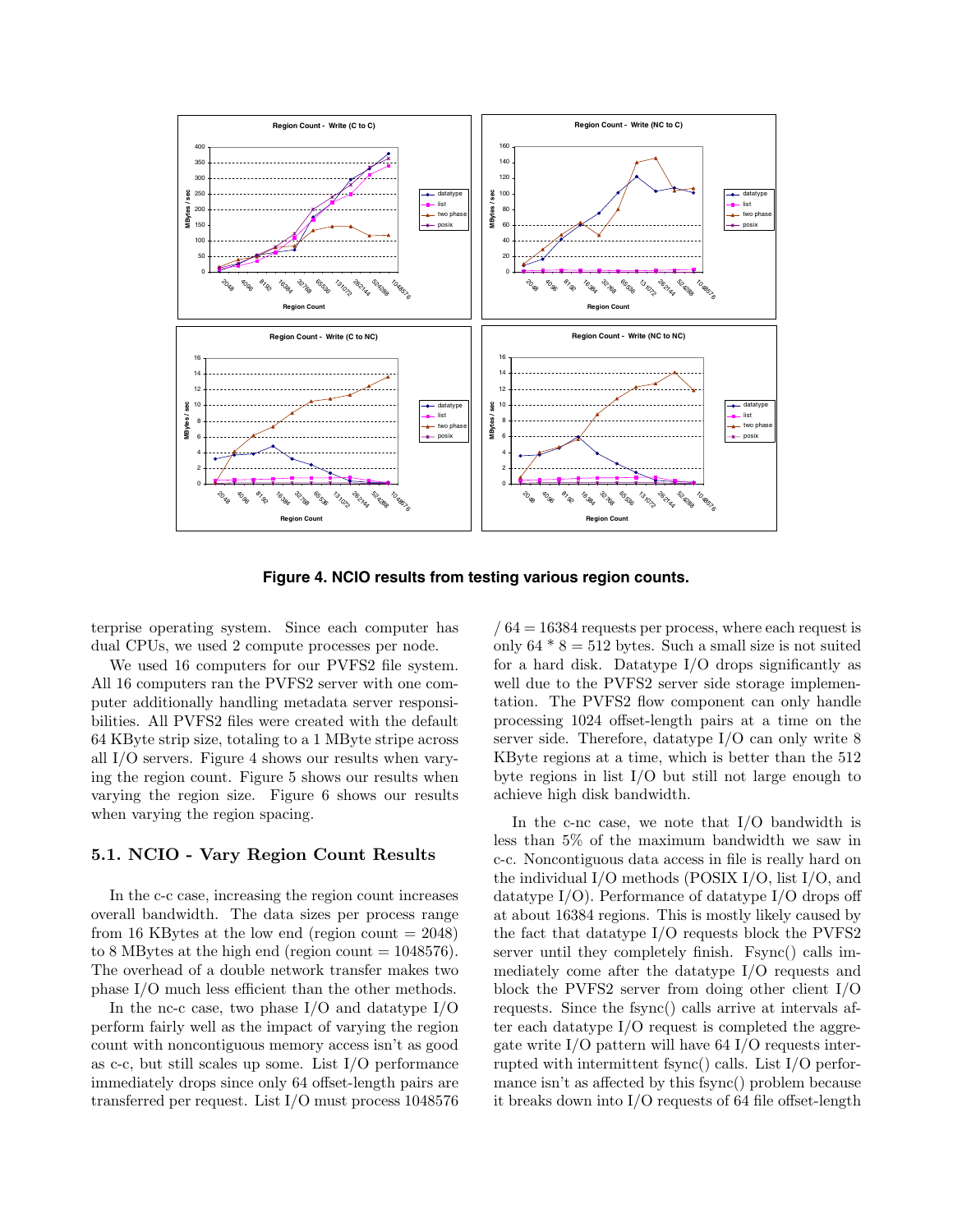

**Figure 5. NCIO results from testing various region sizes.**

pairs. Therefore, the list I/O requests all finish about the same time (most likely around when the other list I/O requests are around their last 64 file offset-lengths pairs) and then the fsync() calls occur, making it less costly to fsync() versus the datatype I/O case. The  $MPI$ -File\_sync() time for the list I/O test in the c-nc case never exceeds  $18$  seconds when region count  $=$ 1048576. The datatype I/O MPI File sync() time for the c-nc case reaches as high 2061 seconds. POSIX I/O is so slow that with the region count  $= 1048576$ , it took 11014.66 second (0.047 MBytes / sec) to complete a repetition. In fact, two phase I/O is performing quite well in comparison because it only does a single fsync() call between all the processes. This allows it to scale up much better than the other methods.

In the nc-nc case, performance is nearly identical to the c-nc case. If the file description is noncontiguous then making the memory description noncontiguous has little impact.

# **5.2. NCIO - Vary Region Size Results**

In the c-c case, we see the same trends as the c-c case of the region count test. Increasing the total data size from 32 KBytes (region size  $= 8$ ) to 16 MBytes (region size  $= 4096$ ) / process scales up the I/O bandwidth.

Since we have 16 I/O servers, each server only receives about 1 MByte per compute process at the maximum size. With larger sizes we could certainly achieve higher I/O bandwidth. Two phase I/O tails off here again due to its double network transfer.

In the nc-c case, datatype I/O performs almost equivalent to the c-c case. Since the default region count = 4096, and there are 16 I/O servers, the flow component isn't a bottleneck for datatype I/O. Two phase I/O performance is nearly identical to its nc-c case of the region count test. List I/O actually does fairly well here as well since it isn't as limited by its 64 offset-length pair maximum as it was in the nc-c case of the region count test.

In the c-nc case, datatype I/O peaks rapidly and then falls due to the fsync() issue discussed in the cc case of the region count test. If the fsync() calls happened after all the writes from all the processes finished we would expect the scaling to continue. All I/O methods benefit from the increased region sizes. Even two phase I/O can benefit quite a bit from the larger region sizes since it doesn't have to pass around such a large amount of offset-length pairs to each of the aggregators and its percentage of useful data acquired while using the data sieving method is improving.

In the nc-nc case, the trends of match the c-nc case,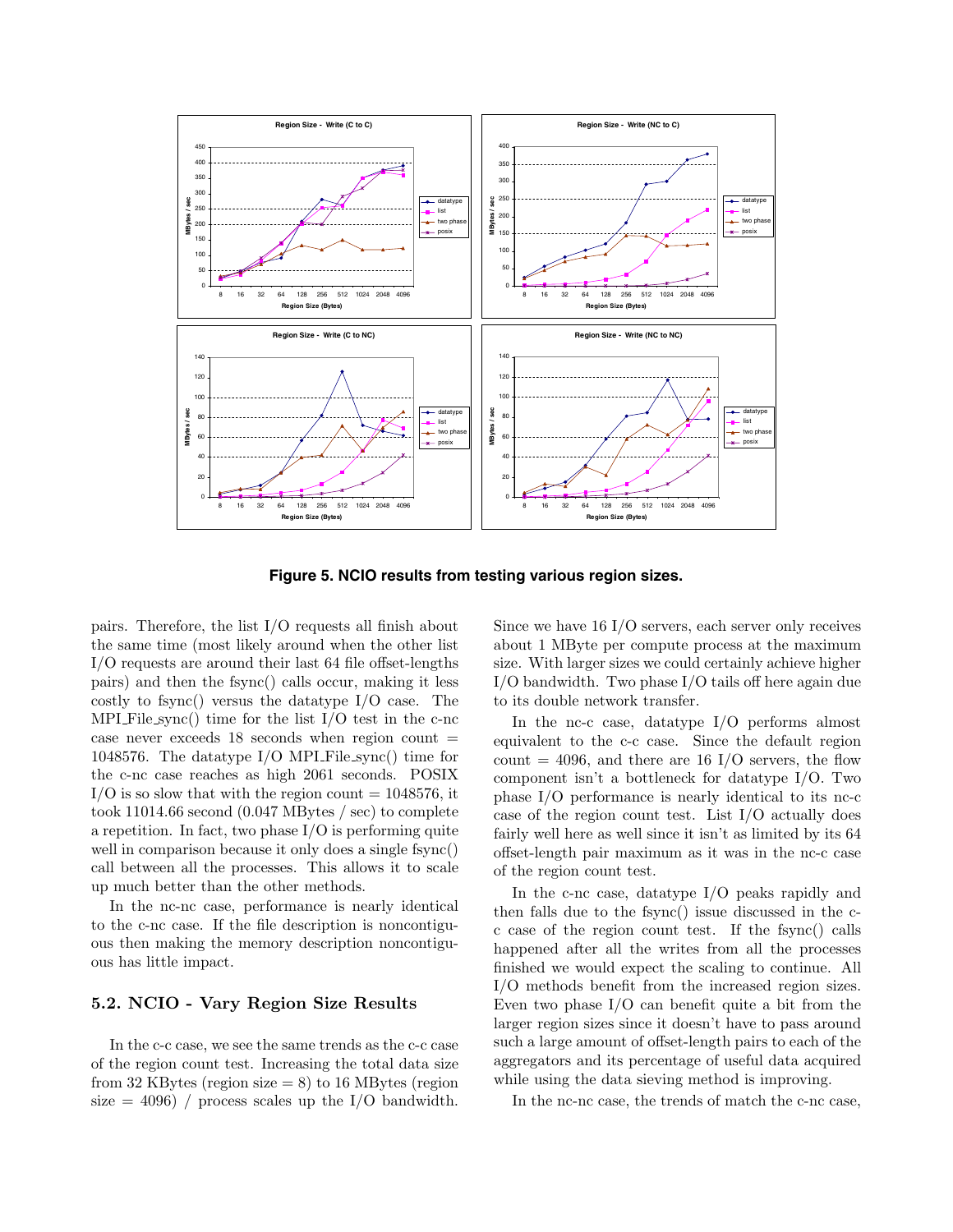

**Figure 6. NCIO results from testing various region spacing.**

again showing that if the file description is noncontiguous, then it makes little performance difference if the memory description is contiguous or noncontiguous.

# **5.3. NCIO - Vary Region Spacing Results**

In the c-c case, we only have a single bar since varying region spacing has no effect on a contiguous memory or file description. One interesting thing is that two phase I/O performs slightly better than the other methods. This is also evident in the c-c cases for the other tests when each process is writing 32 KBytes. This is a case where the MPI File  $sync()$ costs are cheaper for two phase I/O (due to the two phase MPI File sync() optimization). The average MPI File sync() cost for the two phase  $I/O$  runs was 0.0391 seconds versus 0.0705 seconds for the normal case, which allows two phase I/O a win at this small write case.

In the nc-c case, datatype I/O and two phase I/O fluctuate (even with the average policy we used with 6 repetitions and eliminating the high and the low). The main cause of the fluctuation is that the writes are only 32 KBytes per process and can only fill half a strip on the I/O servers. If we average out the datatype I/O numbers, the result is 23.83 MBytes / sec (23.65 MBytes / sec on the c-c case). If we average out the two phase I/O numbers, the result is 30.832 MBytes  $/$  sec (32.017 MBytes  $/$  sec in the c-c case). When going from the c-c case to the nc-c case, datatype I/O and two phase I/O retain their performance. However, list I/O takes a large drop due to only processing 64 offset-length pairs at a time. Therefore, each process calling list I/O must do a series of small writes  $(64 * 8)$  $= 512$  bytes) to finish the access pattern. POSIX I/O is making 4096 writes of size  $= 8$  bytes, which leads to an aggregate bandwidth of no more than 0.145 MBytes  $/$  sec.

In the c-nc case, performance drops for all I/O methods quite significantly. The individual I/O methods are all suffering from disk seek penalties. Writing 8 bytes and then skipping up to 4096 bytes makes performance drop rapidly. Two phase I/O surpasses the other methods due to its internal data sieving implementation making larger I/O operations until about 1 KByte spacing, where it appears that the penalty of data sieving large holes overwhelms the benefits of larger I/O operations and allows datatype I/O to surpass it.

The nc-nc case shows a similar trend to the c-nc case. Again we note that moving from c-nc to nc-nc makes only a small performance difference.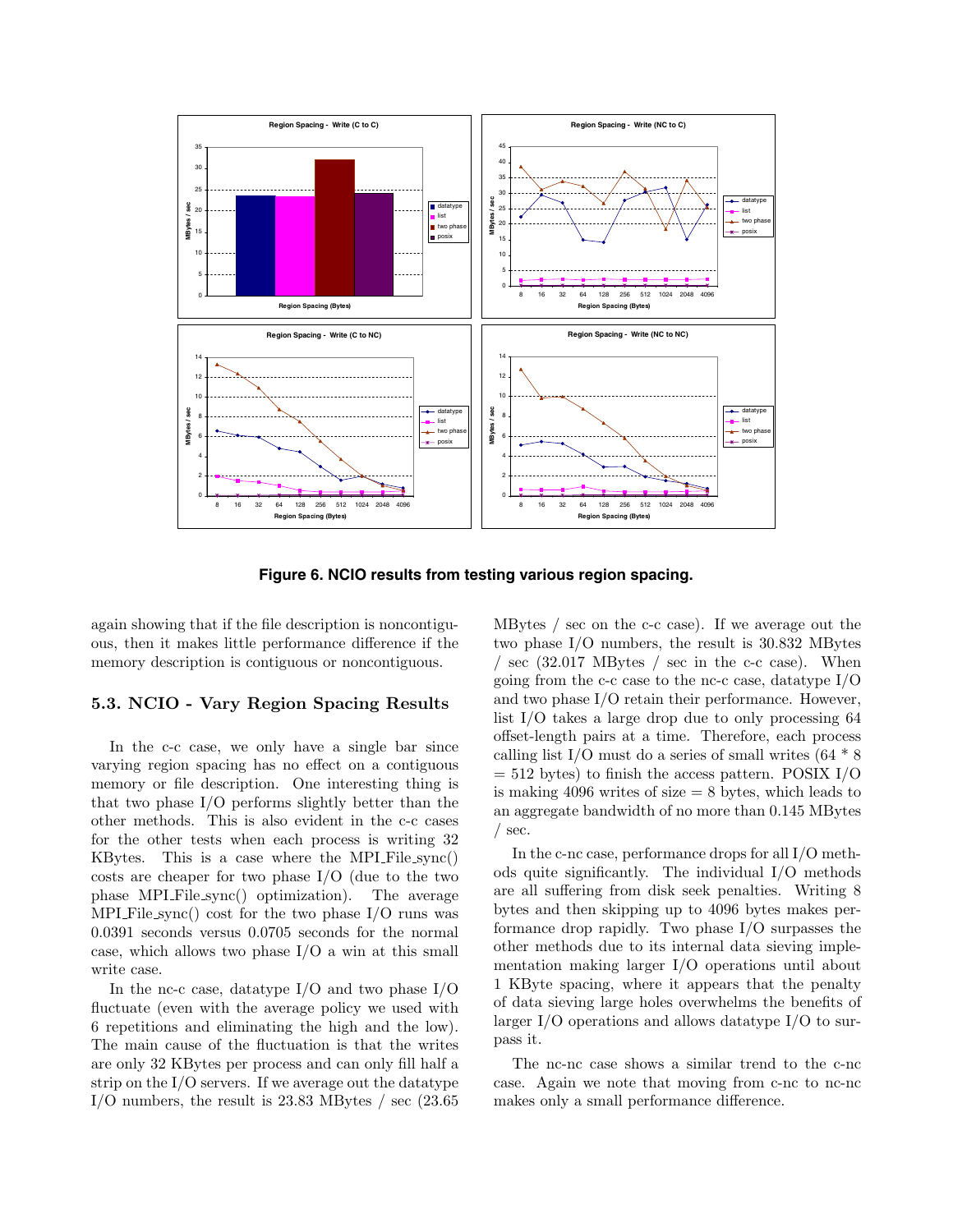# **6. I/O Guidelines**

- *•* **Scientific applications accessing structured datasets should use the MPI-IO interface.** If an application is not using MPI-IO, then unless the application is doing its own optimization, its performance most likely follows the POSIX I/O results. For example, when region count  $= 4096$  in the nc-nc region count test, switching from POSIX I/O to two phase I/O would improve aggregate bandwidth by a factor of about 260.
- *•* **When using individual I/O methods, choose datatype I/O.** In nearly all cases datatype I/O exceeded the performance of the other individual  $I/O$  methods. When region count  $= 131072$  in the nc-c region count test, datatype I/O outperformed list I/O by a factor of 90 and POSIX I/O by a factor of over 800.
- *•* **Try to group writes into larger file regions as much as possible.** Larger file regions favor better performance. When the file description is noncontiguous, all I/O methods performed best on the file region test with large file region sizes. For example, if we have a multi-dimensional dataset with several variables per cell where the variables are the lowest array dimension when flattened into a file, try to write as many of the variables at a time is possible (which should increase file region sizes). Also, in general, nc-c tests outperformed c-nc and nc-nc tests. Performance generally improved between a factor of 2 to 4 for list I/O, datatype I/O, and two phase I/O when moving from c-nc to nc-c in the region size test,
- *•* **Reduce the spacing between file regions being written.** All I/O methods, while writing the same amount of data with the same region sizes decreased significantly in performance as the file spacing increased. Application designers can hopefully alleviate file region spacing issues by helping control which processes are responsible for portions of the data grid and keep them logically close in file. In two phase  $I/O$  c-nc case, when going from a region spacing of 1024 to 512, performance increased by about 85%.
- *•* **Noncontiguous memory description versus contiguous memory description makes little difference if the file description is noncontiguous.** If the file description is noncontiguous, it may be tempting to copy noncontiguous memory data into a contiguous buffer before using a MPI\_Write() call, however, our results show that

this won't affect performance and will just incur extra memory overhead.

- *•* **If the file description is noncontiguous, the region sizes are small and the count of file regions is very large (i.e. greater than 16384), use two phase I/O.** Two phase I/O, with its aggregate data sieving properties, is best suited for this case since it creates large I/O requests for the hard disk. However, at larger file region sizes, the individual I/O methods may surpass the two phase I/O performance quite rapidly.
- *•* **Consider the cost of two phase I/O synchronization.** While two phase I/O performance may look appealing in some cases, one caveat with two phase I/O is that all processes must synchronize on open, read/write, and setting the file view. If your application automatically synchronizes before all compute processes write, the cost of two phase I/O synchronization will be minimal. However, if computational times between processes vary (i.e. an AMR code) and data is written at random intervals, then even if two phase I/O results in this paper may have surpassed individual I/O methods, the penalty of waiting may take away any benefit of increased bandwidth of the actual I/O operation.

# **7. Conclusions and Future Work**

We have described the problem of storing structured scientific data and how it is affected by I/O characteristics and I/O methods. Our contributions include:

- *•* **MPI-IO, PVFS2 implementation and tuning** - We rewrote the I/O portion of the ROMIO PVFS2 device driver to support list I/O and datatype I/O. We reimplemented the read/write procedures in the PVFS2 trove component to improve performance by over an order of magnitude for noncontiguous access patterns in many cases.
- *•* **Created NCIO benchmark and provided detailed performance evaluation** - We implemented the NCIO benchmark to provide a useful tool for learning more about how noncontiguous I/O. Our performance analysis helps to understand how and why I/O access patterns are affected by various I/O methods, I/O cases, and I/O characteristics.
- *•* **Provided guidelines for application developers** - Our results and discussion have led us to produce a series of insights for how and when application designers can get the best utilization out of